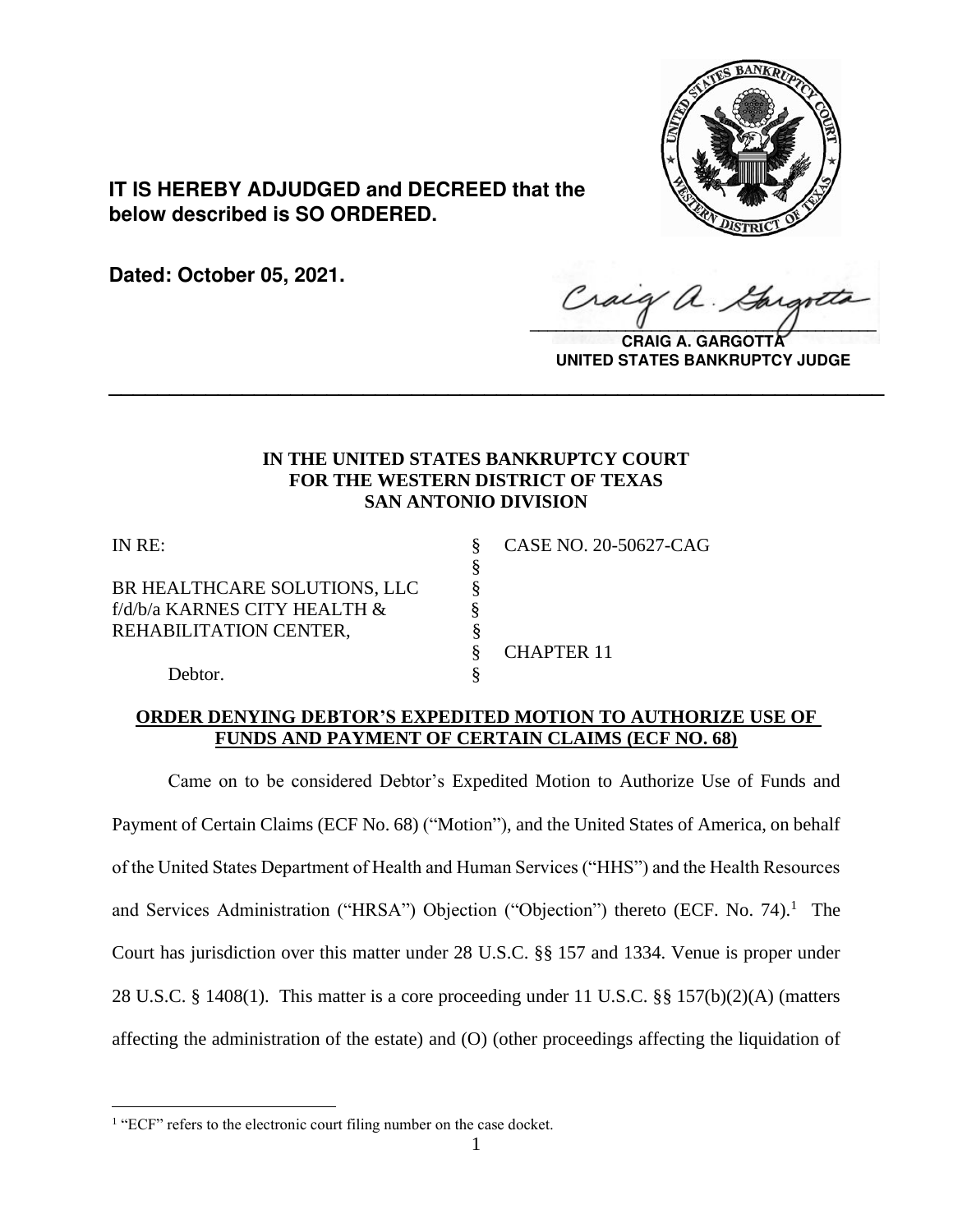assets of the estate) in which the Court may enter a final order.<sup>2</sup> This Order constitutes the Court's findings of fact and conclusions of law pursuant to Fed. R. Bankr. P. 7052(a). This matter is referred to this Court under the District Court's Standing Order of Reference. The Court finds Debtor's Motion should be DENIED.

## **BACKGROUND**

BR Healthcare Solutions, LLC ("Debtor") filed a Voluntary Petition for Relief under Chapter 11 of Title 11, United States Code on March 20, 2020. No trustee or examiner was appointed in this case, nor was a creditor's committee or other official committee appointed pursuant to 11 U.S.C. §1102. On February 25, 2021, the Debtor filed its First Amended Chapter 11 Plan of Liquidation (ECF No. 53) (the "Plan"). On April 29, 2021, an Order Confirming the Plan was entered. (ECF No. 63) (the "Confirmation Order").

An essential component of the Plan concerns the disposition of certain relief funds Debtor received post-petition from the HHS as authorized by the Coronavirus Aid, Relief, and Economic Security Act, also known as the "CARES Act". In April and May 2020, the Debtor received a total of \$238,445.41 in relief funds. The Debtor presently has \$234,255.32 remaining in its accounts, all of which originated from the HHS relief funds.

The Plan (ECF No. 53) provides the following regarding disposition of the relief funds:

Section 6.2 Use of HHS Relief Funds. If the Debtor has not already done so, Debtor's counsel shall file a motion within thirty (30) days of the Effective Date seeking direction on the use of the HHS Relief Funds received by the Debtor to determine what amount may be used to fund Allowed Claims in this case. To the extent the Court finds that all or a portion of such funds may not be used to pay certain Allowed Claims in this case, such funds shall be returned to HHS.

<sup>&</sup>lt;sup>2</sup> The United States suggested at oral argument that the funds in question are not property of the estate under 11 U.S.C. § 541 because Debtor had an obligation to return the funds because it was ineligible to receive the funds. The Court does not reach this issue because finds that Debtor was not eligible to receive the funds.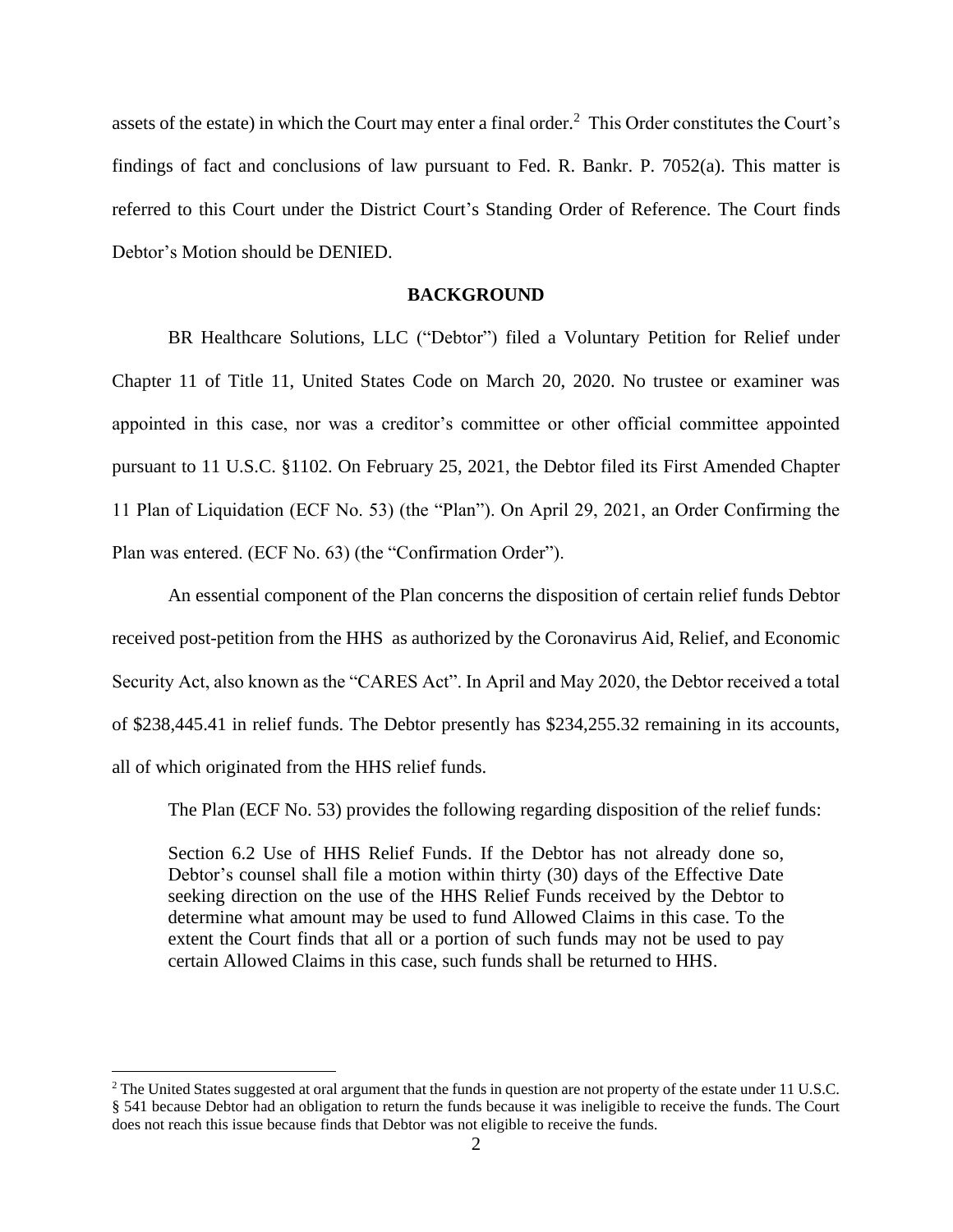Congress established the Provider Relief Fund (PRF) in the Coronavirus Aid, Relief, and Economic Security Act ("CARES Act"), Pub. L. 116-136, Title VIII, 134 Stat. 281, 563 (Mar. 27, 2020), and appropriated \$100 billion "to reimburse, through grants or other mechanisms, eligible health care providers for health care related expenses or lost revenues that are attributable to coronavirus," (ECF No. 74 Exhibit "Ex." 1 at p. 5). Subsequently, the Paycheck Protection Program ("PPP") and Health Care Enhancement Act, Pub.L. 116-139, Title I, 134 Stat. 620, 623 (Apr. 24, 2020) added an additional \$75 billion to the Fund. (ECF No. 74, Ex. 2 at p. 4). HRSA, an operating division of HHS, administers the PRF.

On April 10, 2020, HHS announced the immediate disbursement of the first \$30 billion of the Provider Relief Fund. These funds were allocated proportionally to the providers' share of 2019 Medicare fee-for-service payments. An additional \$20 billion was distributed to providers based on the most recent tax year annual gross receipts. Debtor's authorized representative and sole member of Debtor, Sanjeev Bhatia, M.D., asserts that he was advised that even if a provider ceased operations, Debtor was still eligible to receive relief funds so long as it provided diagnoses, testing, or care for individuals with possible or actual cases of COVID-19 after January 31, 2020. Further, the medical care that Debtor provided did not have to be specific to treating COVID-19 as HHS broadly viewed every patient as a possible case of COVID-19.<sup>3</sup>

#### **PARTIES CONTENTIONS**

Debtor's principal stated in pleadings filed with the Court that the Texas Medical Association determined that all nursing facility patients were assumed to be potentially COVID-19 positive after January 31, 2020. In response to the COVID-19 pandemic, some health care providers limited in-person visits and cancelled elective procedures to reduce the spread of

<sup>3</sup> https://www.aafp.org/family-physician/patient-care/current-hot-topics/recent-outbreaks/covid-19/covid-19 financial-relief/cares-act-provider-relief-fund.html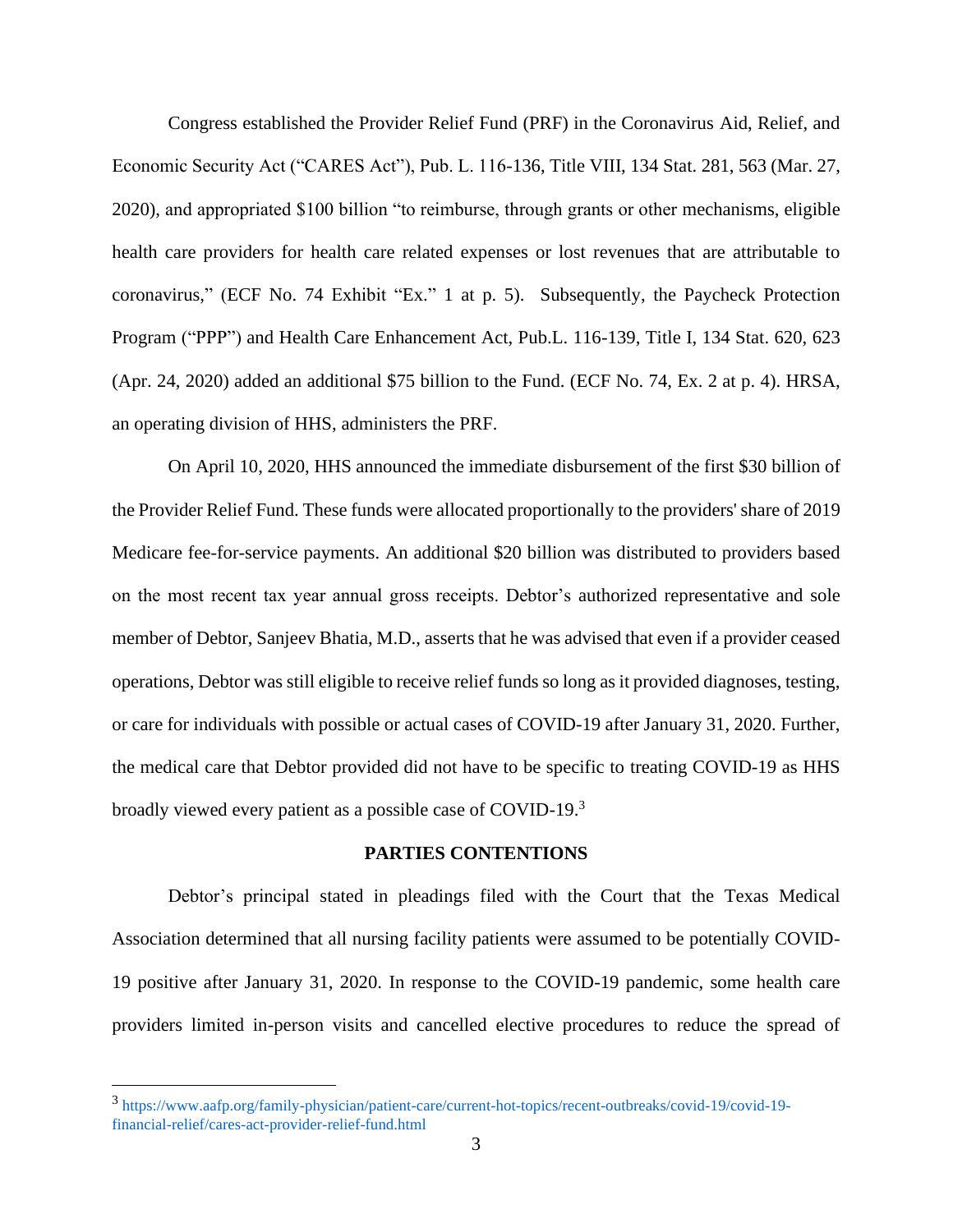COVID-19, prepare for COVID-19 patients, and conserve personal protective equipment. Consequently, some providers reported forgone revenue and/or significant financial challenges, making it difficult to sustain services.

Debtor posits that all expenses required to run the facility safely were assumed to be appropriate apart from executive compensation or other items prohibited by the relief act. HHS's website provides the following guidance: "[t]o be considered an allowable expense under the Provider Relief Fund, the expense must be used to prevent, prepare for, and respond to coronavirus. Provider Relief Fund payments may also be used for lost revenues attributable to the coronavirus."<sup>4</sup>

HHS deposited a total of \$38,445.41 into the Debtor's operating account in April 2020. On April 29, 2020, Debtor's principal received from HHS the proposed terms and conditions for the relief funds payments and attested to the same. (ECF No. 68, Exhibit "A"). On May 22, 2021, HHS announced a supplemental relief fund distribution to skilled nursing facilities based upon a fixed distribution of \$50,000, plus a variable distribution of \$2,500 per bed. Debtor received the supplemental distribution on the same date.

The basis of Debtor's Motion seeks Court permission for distribution of the HHS relief funds and to determine if any party in interest, including the United States, had any opposition. At the initial hearing on Debtor's Motion, the parties indicated that a threshold issue for the Court to decide was whether Debtor was eligible to receive the HHS funds after Debtor had ceased operations. The Court reset the hearing to allow the parties to explore settlement. On the reset date of September 2, 2021, the Court heard argument regarding Debtor's eligibility to receive the relief funds.

<sup>4</sup> https://www.hhs.gov/coronavirus/cares-act-provider-relief-fund/faqs/provider-relief-fund-general-info/index.html# use-of-funds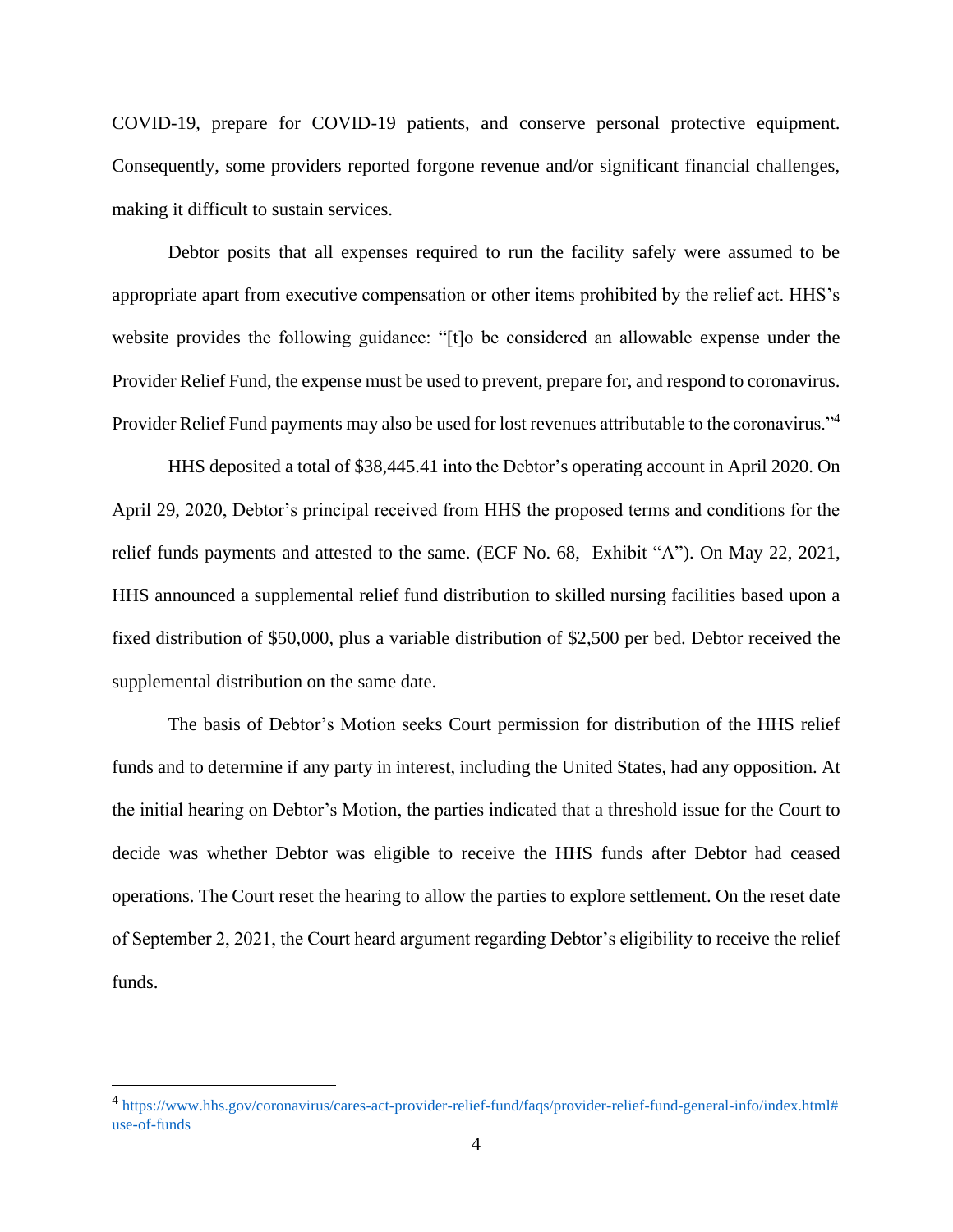The United States, HHS's Objection, states that the PRF provides federal assistance to "eligible health care providers," defined in the statutes as "public entities, Medicare or Medicaid *enrolled* suppliers and providers, …." (ECF No. 74, Ex. 1 at p.5).(emphasis added). Moreover, such for profit providers receiving the funds must also attest to the compliance with the Terms and Conditions which state, in pertinent part: "The Recipient certifies that it provides or provided after January 31, 2020 diagnoses, testing, or care for individuals with possible or actual cases of COVID-19; *is not currently terminated from participation in Medicare*…" (ECF No. 74, Ex. 4 at p. 1)(emphasis added).

The Secretary argues that "certifies" is a present tense verb, so at the time of the attestation, the provider could not be "currently terminated." The eligibility information section on the HHS website also requires that the applicant did not permanently cease providing patient care directly or indirectly "entities and not-for-profit entities not otherwise described in this proviso as the Secretary may specify, within the United States (including territories), that provide diagnoses, testing, or care for individuals with possible or actual cases of COVID 19…" (ECF No. 74, Ex.1 at 5; Ex. 2 at 5).

The United States maintains that Debtor was not an "eligible health care provider" because it was not enrolled in Medicare or Medicaid, or otherwise eligible. (ECF No. 74, Ex. 1, 2). The United States argues that the Secretary's interpretation of the statute is evident in the Terms and Conditions which require the entity to certify it "is not currently terminated from Medicare participation." (ECF No. 74, Ex. 3 at 1; Ex. 4 at 1). Further, the United States argues that under the applicable Medicare enrollment regulations, "A cessation of business is deemed to be a termination by the provider, effective with the date on which it stopped providing services to the community." 42 C.F.R. § 489.52(b)(3). Sanjeev Bhatia, M.D. , Debtor's principal, states in his Affidavit "[i]n January 2020, I decided to close the nursing home due a sustained period of net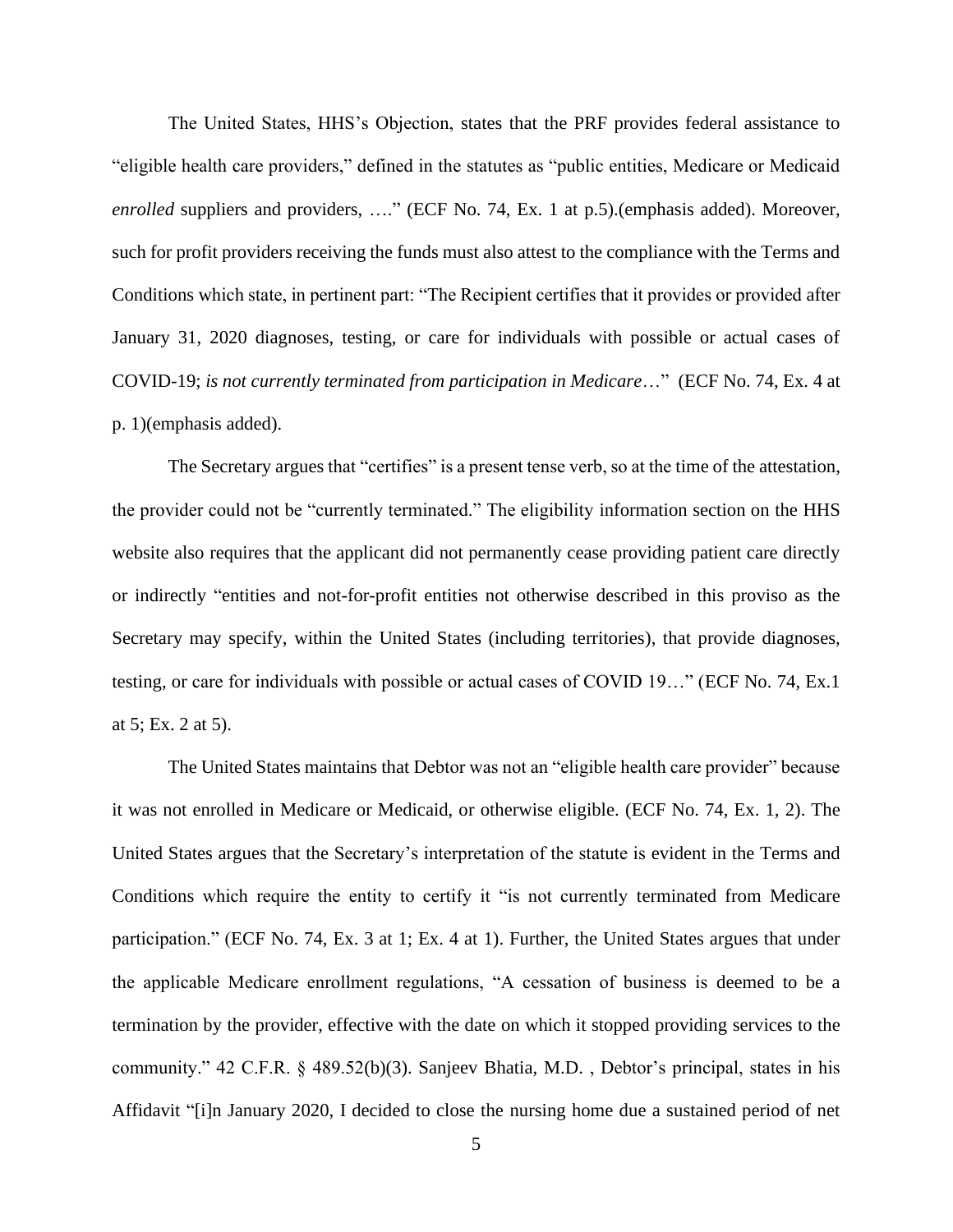operating losses. By February 4, 2020, all of the remaining patients were transitioned out of the nursing home to other providers. The Debtor has not provided patient care to any patients since that time and does not intend to resume providing patient care." Affidavit of Sanjeev Bhatia, M.D., dated March 26, 2020 (ECF No. 5, Ex. A).

On April 6, 2020, the Center for Medicare and Medicaid Services ("CMS") sent Debtor a letter stating, "The Centers for Medicare & Medicaid Services (CMS) has been notified that your Skilled Nursing Facility (SNF) voluntarily withdrew from the Medicare program on February 3, 2020. As a result, the provider number shown above has been canceled effective February 3, 2020. Once this number is terminated it will not be reactivated." (ECF No. 74, Ex.5 at p.1). CMS also attached the "Tie Out" form (CMS-1539) confirming the Debtor's voluntary termination from Medicare and Medicaid. (ECF No. 74, Ex. 5 at p. 2).

On April 30, 2020, Dr. Sanjeev Bhatia, M.D., filed two attestations certifying compliance with the Terms and Conditions. On May 22, 2020, Debtor received an additional \$200,000 from the Skilled Nursing Home appropriation. (ECF No. 68, Ex. A; ECF No. 74, Ex. 4). Debtor did not return the funds within 90 days, thereby certifying its compliance with the Terms and Conditions. (ECF No. 74, Ex. 4 at p. 1).

Debtor's counsel stated at the hearing that Debtor filed chapter 11 due to sustained losses and a reduction of cash flow. As a result, Debtor resorted to cash advance loans that exacerbated Debtor's financial problems. When Debtor failed to pay the cash advance lenders, the lenders garnished Debtor's bank accounts. Debtor elected to then file chapter 11 and transitioned all its patients to other facilities. Debtor's counsel explained that the premise to filing the chapter 11 case was to collect Debtor's outstanding accounts receivables, believed to be more than \$800,000.00. After the chapter 11 case was filed on March 20, 2020, Debtor received PRF money in its debtorin-possession bank account of \$238,445.41 in three installments during April and May 2020.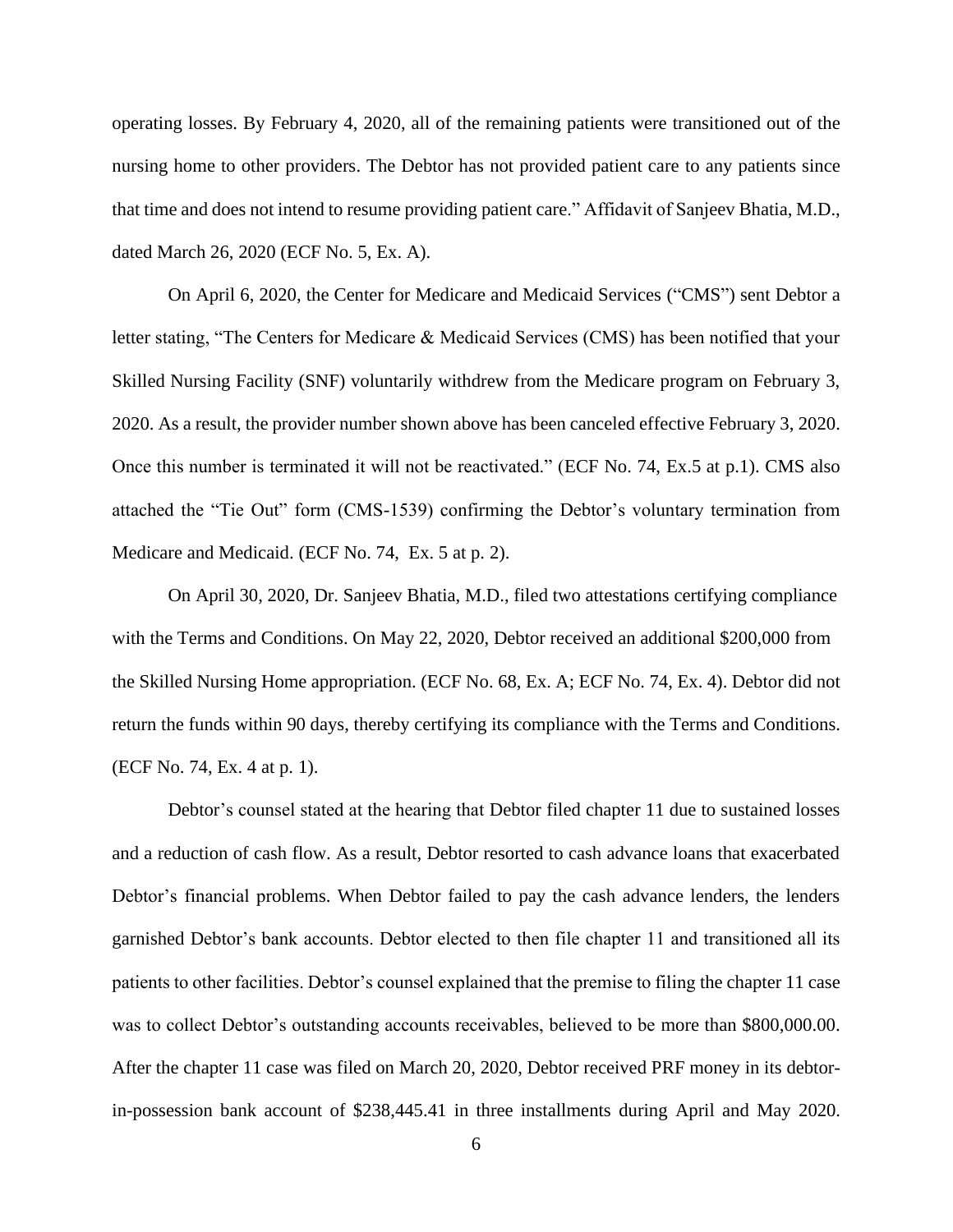Debtor's counsel argued that Debtor was not advised at the time of the receipt of the funds that Debtor was a terminated provider or ineligible to receive the money.

Debtor's counsel also argued that Debtor received no guidance regarding Debtor's eligibility to receive the PRF money because HHS did not publish any implementing regulations under the Code of Federal Regulations. Moreover, Debtor contends that a facial reading of the HHS terms and conditions suggests that to be eligible to receive PRF relief funds, Debtor only had to verify that Debtor was not currently terminated by CMS. Debtor reasons that because the confirmed Plan allowed Debtor to collect Medicare receivables and remit any funds collected to satisfy any cost report overpayments to CMS, Debtor was not "currently terminated". Debtor also argues that at the time Debtor was treating patients —January 2020—it would have been eligible to receive PRF funds. Moreover, any services that Debtor provided before February 3, 2020, (the date CMS terminated Debtor's provider number), Debtor would have been eligible to bill for any expenses associated with those services. As such, Debtor argues that it would be eligible to receive PRF relief funds based upon past services.

#### **DISCUSSION**

Neither party introduced any evidence nor were there any stipulation as to facts. The Court queried Debtor and United States counsel as to any factual disputes and the parties indicated there were none. As such, there was no dispute as to the operative facts – the date Debtor ceased operations; the date Debtor transferred patients to other skilled nursing facilities; the date that CMS terminated Debtor's provider number; and the date that Debtor received the PRF relief funds. The parties also advised the Court that there was not any published case law concerning Debtor's eligibility to receive the PRF relief funds. The parties also stated that the Court would need to employ a statutory construction as to HHS's terms and conditions.

The documentary evidence that the Court is summarized as follows. In support of Debtor's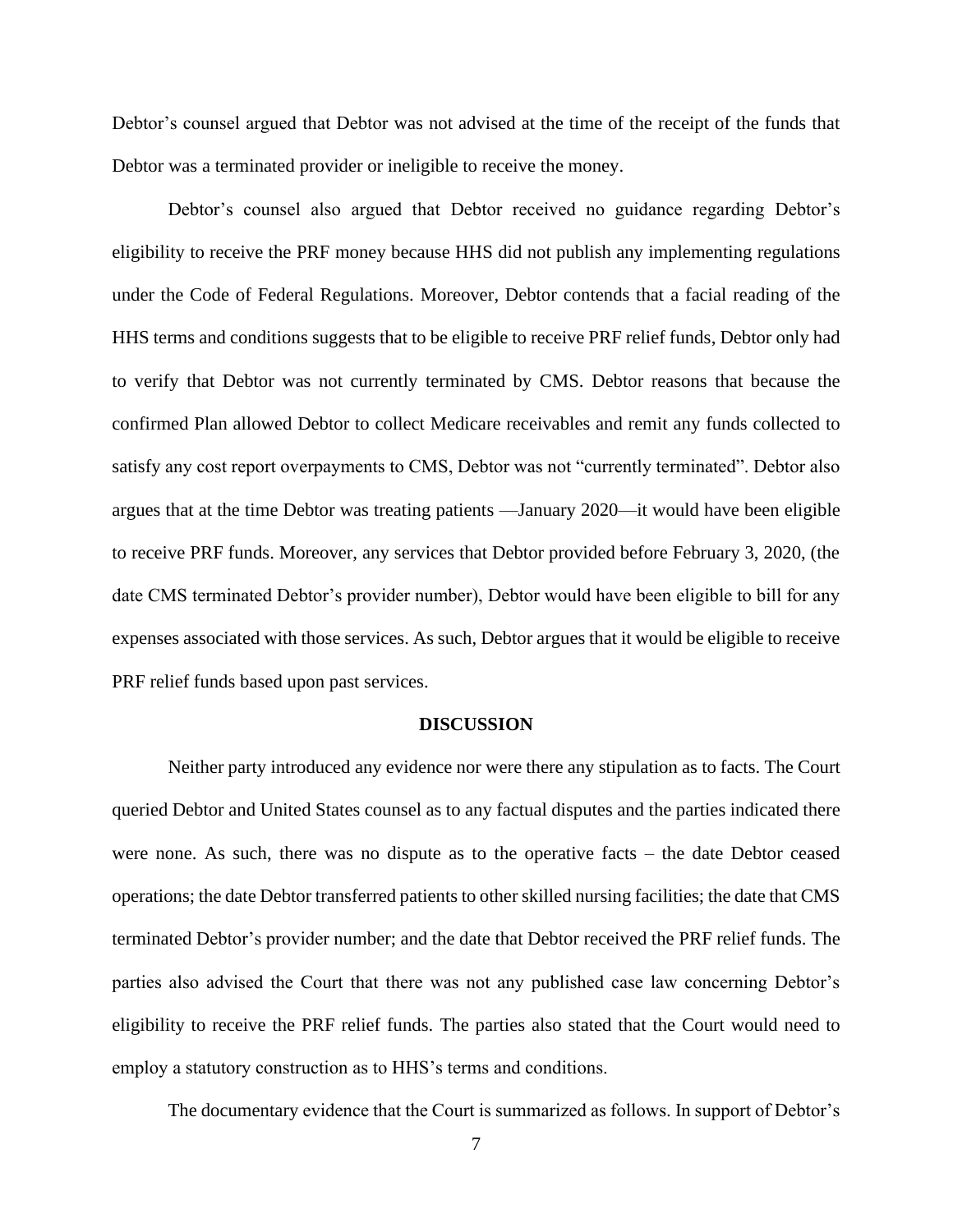Motion to Waive Appointment of Patient Care Ombudsman (ECF No. 5), Sanjeev Bhatia, M.D., declared in part:

In January, 2020, I decided to close the nursing home [Debtor] due a sustained period of net operating losses. By February 4, 2020, all of the remaining patients were transitioned out of the nursing home to other providers. The Debtor has not provided patient care to any patients since that time and does not intend to resume providing patient care.

ECF No. 5, Ex. A at  $\P$  3.<sup>5</sup>

CMS notified Debtor that Debtor voluntarily withdrew from the Medicare program on February 3, 2020, and that Debtor had been terminated the same day. (ECF No. 74, Ex.5). As such, there is no dispute that Debtor was no longer operating and had been terminated as a skilled nursing provider before Debtor received any PRF relief funds. Therefore, the Court must determine if Debtor was eligible to receive the funds and if the Court should adopt the United States' interpretation of "ineligibility".

42 C.F.R. § 489.52(b)(3) (2017) provides that "A cessation of business is deemed to be a termination by the provider [for a skilled nursing facility], effective with the date on which it stopped providing services to the community." One court has observed that the HHS Secretary has the administrative discretion to determine whether and how a provider agreement is terminated. *Parkview Adventist Medical Center v. United States*, No. 2:15-CV-00320-DL, 2016 WL 3029947, at \*7 (D. Maine May 25, 2016). The court found that the HHS Secretary had the authority and discretion to determine the effective date of termination because this type of determination requires application of the Medicare program laws and regulations. *Id*. (Citations omitted).

In addition, the Supreme Court has provided two canons of construction that apply here. In

<sup>5</sup> Debtor's Small Business Monthly Operating Report for March 20-31, 2020, indicates that Debtor stopped operating prior to the filing of the Report. (ECF No. 17).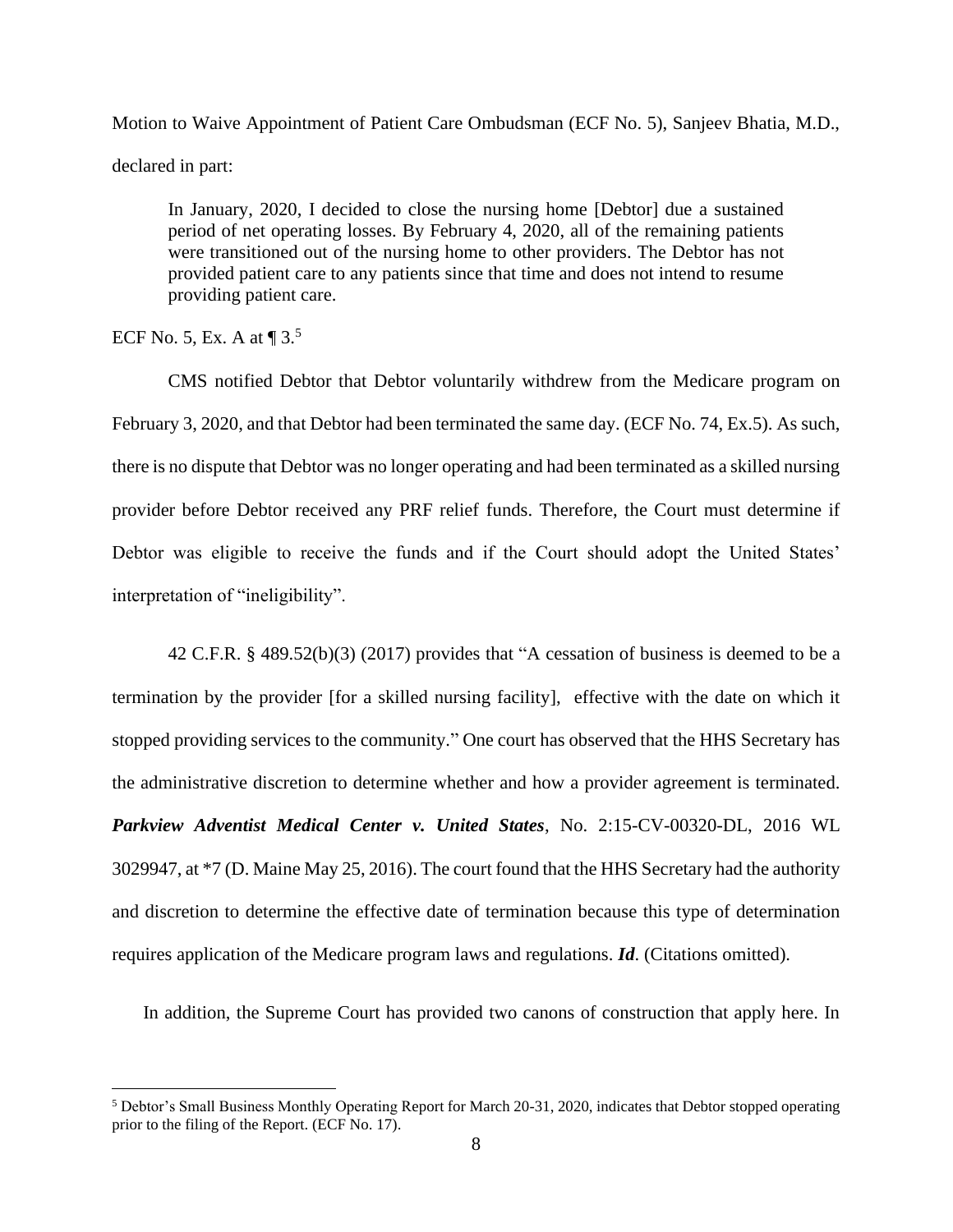## *Chevron, USA, Inc., LLC v. Natural Resources Defense Council*, the Court found:

When a court reviews an agency's construction of the statute which it administers, it is confronted with two questions. First, always, is the question whether Congress has directly spoken to the precise question at issue. If the intent of Congress is clear, that is the end of the matter; for the court, as well as the agency, must give effect to the unambiguously expressed intent of Congress. If, however, the court determines Congress has not directly addressed the precise question at issue, the court does not simply impose its own construction on the statute, as would be necessary in the absence of an administrative interpretation. Rather, if the statute is silent or ambiguous with respect to the specific issue, the question for the court is whether the agency's answer is based on a permissible construction of the statute.

467 U.S. 837, 842-44 (1984) (Internal footnotes omitted).

The Court also noted that:

We have long recognized that considerable weight should be accorded to an executive department's construction of a statutory scheme it is entrusted to administer, and the principle of deference to administrative interpretations.

Id. at 844. (Internal footnote omitted).

The Court finds that the Secretary's interpretation of the HHS Terms and Conditions is correct. The Court agrees that the PRF provides federal assistance to "eligible health care providers," defined in the statutes as "public entities, Medicare or Medicaid enrolled suppliers and providers." Moreover, such for profit providers receiving the funds must also attest to the compliance with the Terms and Conditions which state, in pertinent part: "The Recipient certifies that it provides or provided after January 31, 2020 diagnoses, testing, or care for individuals with possible or actual cases of COVID-19; *is not currently terminated from participation in Medicare*…" (ECF No. 74, Ex. 3 at 1; Ex. 4 at 1)(emphasis added).

The Court agrees with the HHS Secretary that "certifies" is a present tense verb, so at the time of the attestation, the provider could not be "currently terminated." The eligibility information section on the HHS website also requires that the applicant did not permanently cease providing patient care directly or indirectly "entities and not-for-profit entities not otherwise described in this